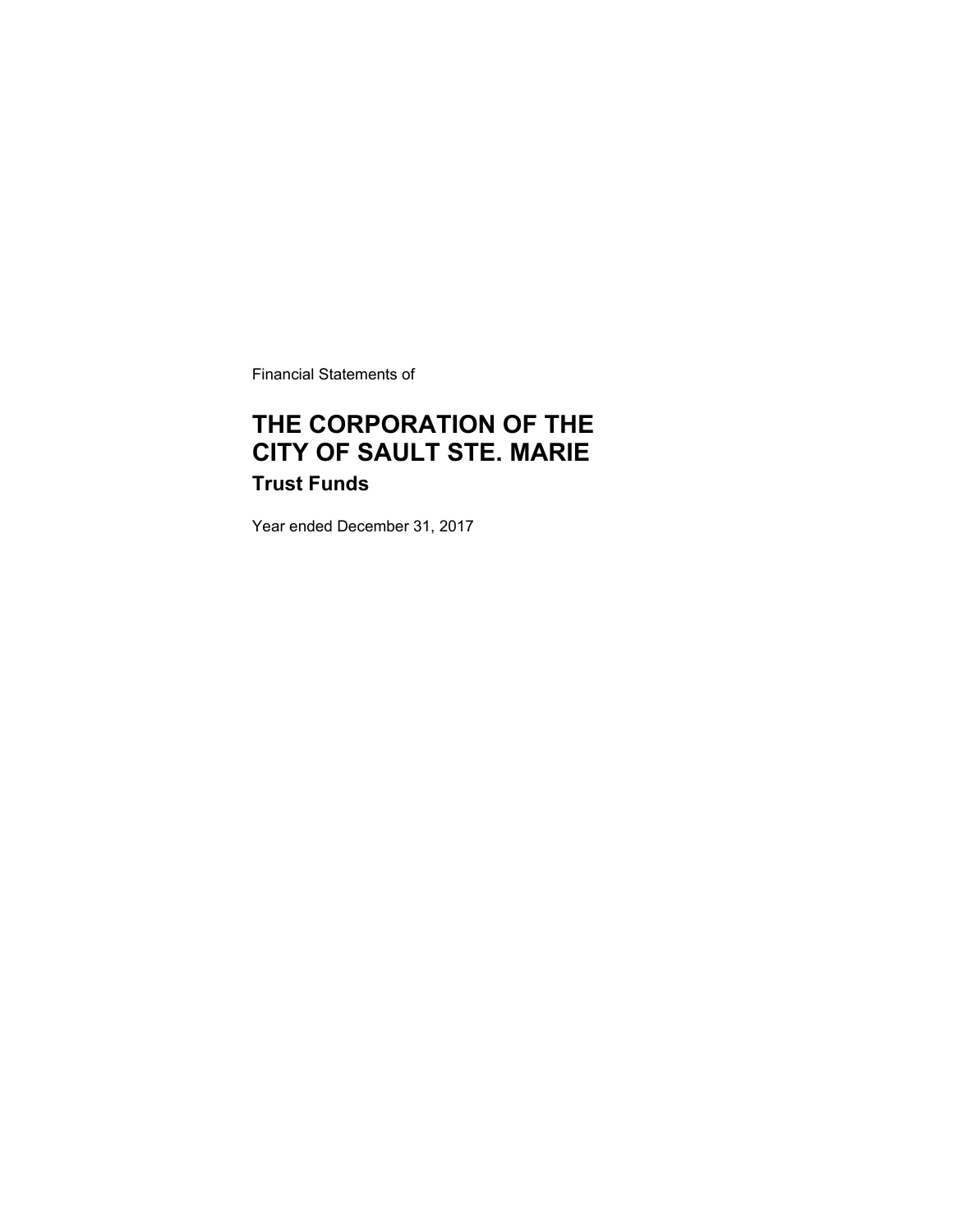

 KPMG LLP 111 Elgin Street, Suite 200 Sault Ste. Marie ON P6A 6L6 Canada Telephone (705) 949-5811 Fax (705) 949-0911

### **INDEPENDENT AUDITORS' REPORT**

To the Members of Council, Inhabitants and Ratepayers of The Corporation of The City of Sault Ste. Marie

We have audited the accompanying financial statements of the trust funds of The Corporation of The City of Sault Ste. Marie (the "Trust"), which comprise the statement of financial position as at December 31, 2017 and the statement of continuity of the trust funds for the year then ended, and notes, comprising a summary of significant accounting policies and other explanatory information.

### *Management's Responsibility for the Financial Statements*

Management is responsible for the preparation and fair presentation of these financial statements in accordance with Canadian accounting standards for not-forprofit organizations, and for such internal control as management determines is necessary to enable the preparation of financial statements that are free from material misstatement, whether due to fraud or error.

### *Auditors' Responsibility*

Our responsibility is to express an opinion on these financial statements based on our audit. We conducted our audit in accordance with Canadian generally accepted auditing standards. Those standards require that we comply with ethical requirements and plan and perform the audit to obtain reasonable assurance about whether the financial statements are free from material misstatement.

An audit involves performing procedures to obtain audit evidence about the amounts and disclosures in the financial statements. The procedures selected depend on our judgment, including the assessment of the risks of material misstatement of the financial statements, whether due to fraud or error. In making those risk assessments, we consider internal control relevant to the entity's preparation and fair presentation of the financial statements in order to design audit procedures that are appropriate in the circumstances, but not for the purpose of expressing an opinion on the effectiveness of the entity's internal control.An audit also includes evaluating the appropriateness of accounting policies used and the reasonableness of accounting estimates made by management, as well as evaluating the overall presentation of the financial statements.

We believe that the audit evidence we have obtained is sufficient and appropriate to provide a basis for our audit opinion.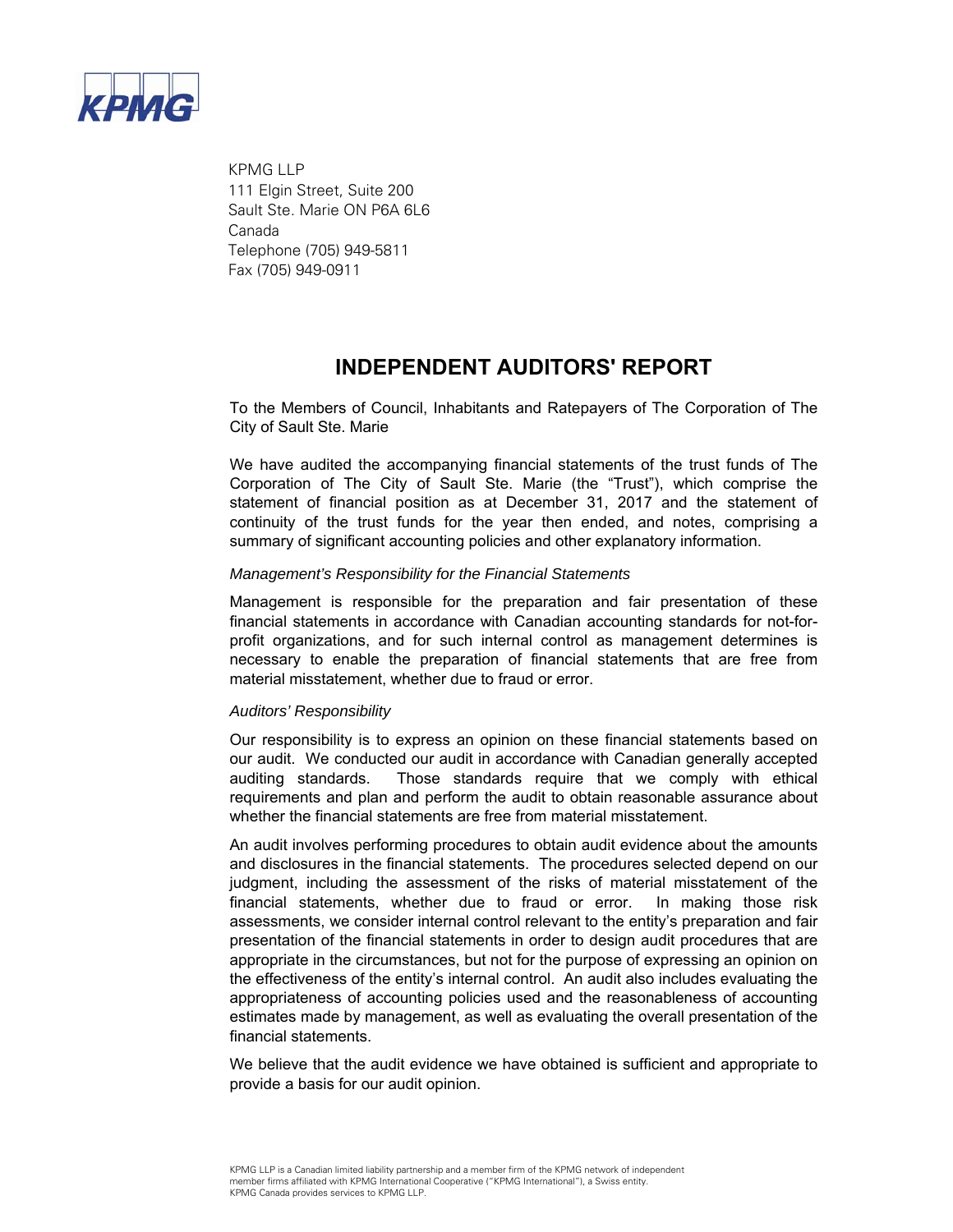

### *Opinion*

In our opinion, the financial statements present fairly, in all material respects, the financial position of the trust funds of the Trust as at December 31, 2017, and the continuity of the trust funds for the year then ended in accordance with Canadian accounting standards for not-for-profit organizations.

 $KPMG$  14P

Chartered Professional Accountants, Licensed Public Accountants

Sault Ste. Marie, Canada June 11, 2018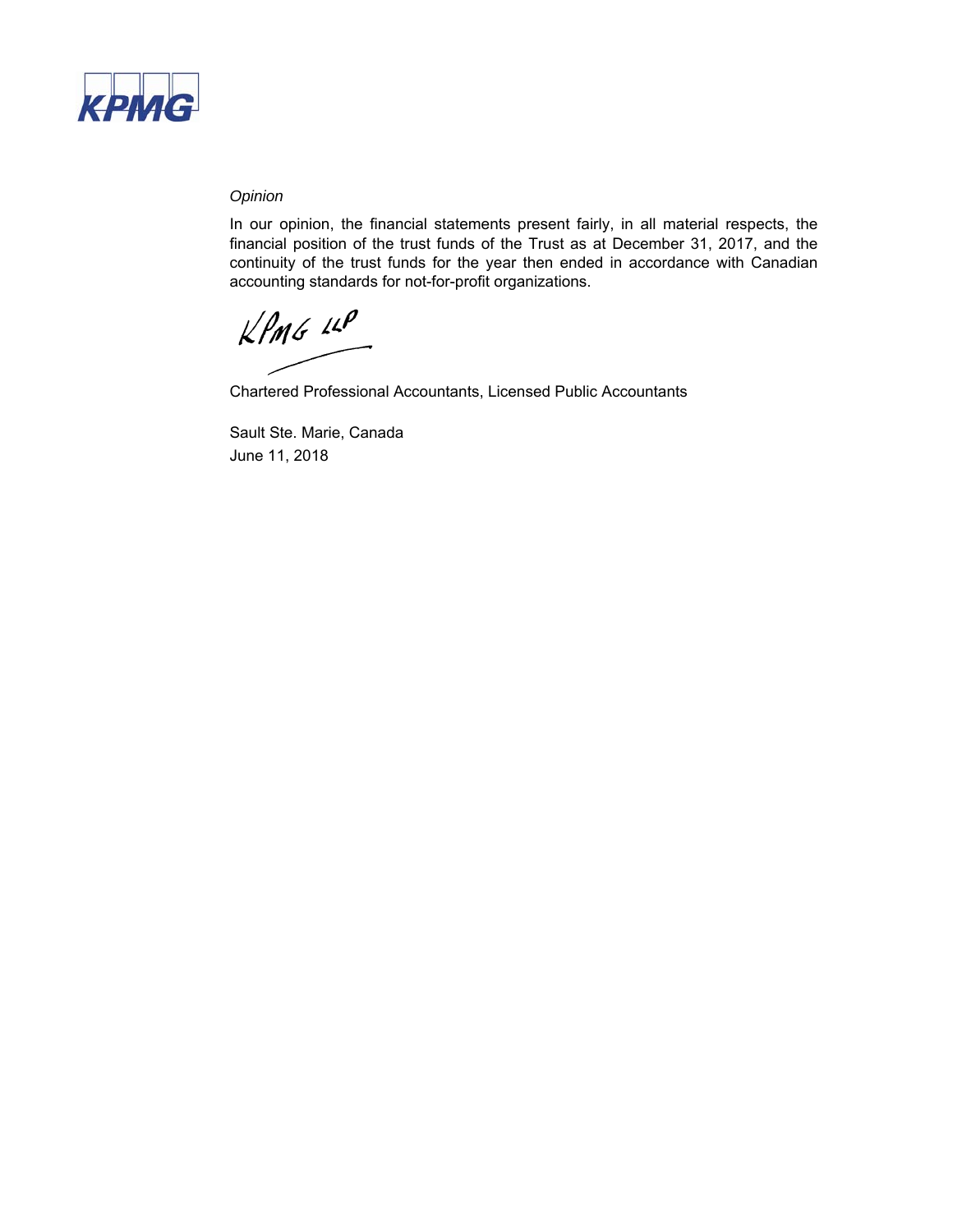# **THE CORPORATION OF THE CITY OF SAULT STE. MARIE**

### **Trust Funds**

Statement of Financial Position

December 31, 2017, with comparative information for 2016

|                                                            |    |                         |      |                                          |    |                                     |     |                          |    |                        |      |                                 |      |                       |    | 2017                |      | 2016                |
|------------------------------------------------------------|----|-------------------------|------|------------------------------------------|----|-------------------------------------|-----|--------------------------|----|------------------------|------|---------------------------------|------|-----------------------|----|---------------------|------|---------------------|
|                                                            |    | Care and<br>Maintenance |      | Pre-need<br>Assurance                    |    | Ontario Home<br><b>Renewal Plan</b> |     | Historic<br><b>Sites</b> |    | Heritage<br><b>SSM</b> |      | Transit<br>Employees<br>Pension |      | Cultural<br>Endowment |    | Total               |      | Total               |
| <b>Assets</b>                                              |    |                         |      |                                          |    |                                     |     |                          |    |                        |      |                                 |      |                       |    |                     |      |                     |
| Cash and investments (note 3)<br>Loans receivable (note 2) | S. | 5,531,594               | -SS  | 2,256,776 \$<br>$\overline{\phantom{0}}$ |    | 28,801 \$<br>17,130                 |     | 47,196                   | \$ | 62,251                 | - \$ | 76,434 \$<br>۰                  |      | 13,390                | S. | 8,016,442<br>17,130 | - \$ | 7,902,241<br>21,794 |
|                                                            | \$ | 5,531,594               | - \$ | 2,256,776 \$                             |    | 45,931                              | -\$ | 47,196                   | \$ | 62,251                 | - \$ | 76,434                          | -\$  | 13,390                | \$ | 8,033,572           | S.   | 7,924,035           |
| Liabilities and Fund Balance                               |    |                         |      |                                          |    |                                     |     |                          |    |                        |      |                                 |      |                       |    |                     |      |                     |
| Payable to other funds                                     | \$ | $962 \quad $$           |      | 34,302 \$                                |    | 37,900 \$                           |     | $(8, 180)$ \$            |    | $34,157$ \$            |      |                                 | 7 \$ | 10 <sup>1</sup>       | \$ | 99,158 \$           |      | 178,335             |
| Fund balance                                               |    | 5,530,632               |      | 2,222,474                                |    | 8,031                               |     | 55,376                   |    | 28,094                 |      | 76,427                          |      | 13,380                |    | 7,934,414           |      | 7,745,700           |
|                                                            | \$ | 5,531,594               |      | 2,256,776                                | -S | 45,931                              | \$  | 47,196                   | \$ | 62,251                 |      | 76,434                          |      | 13,390                | \$ | 8,033,572           | \$   | 7,924,035           |

The accompanying notes are an integral part of these financial statements.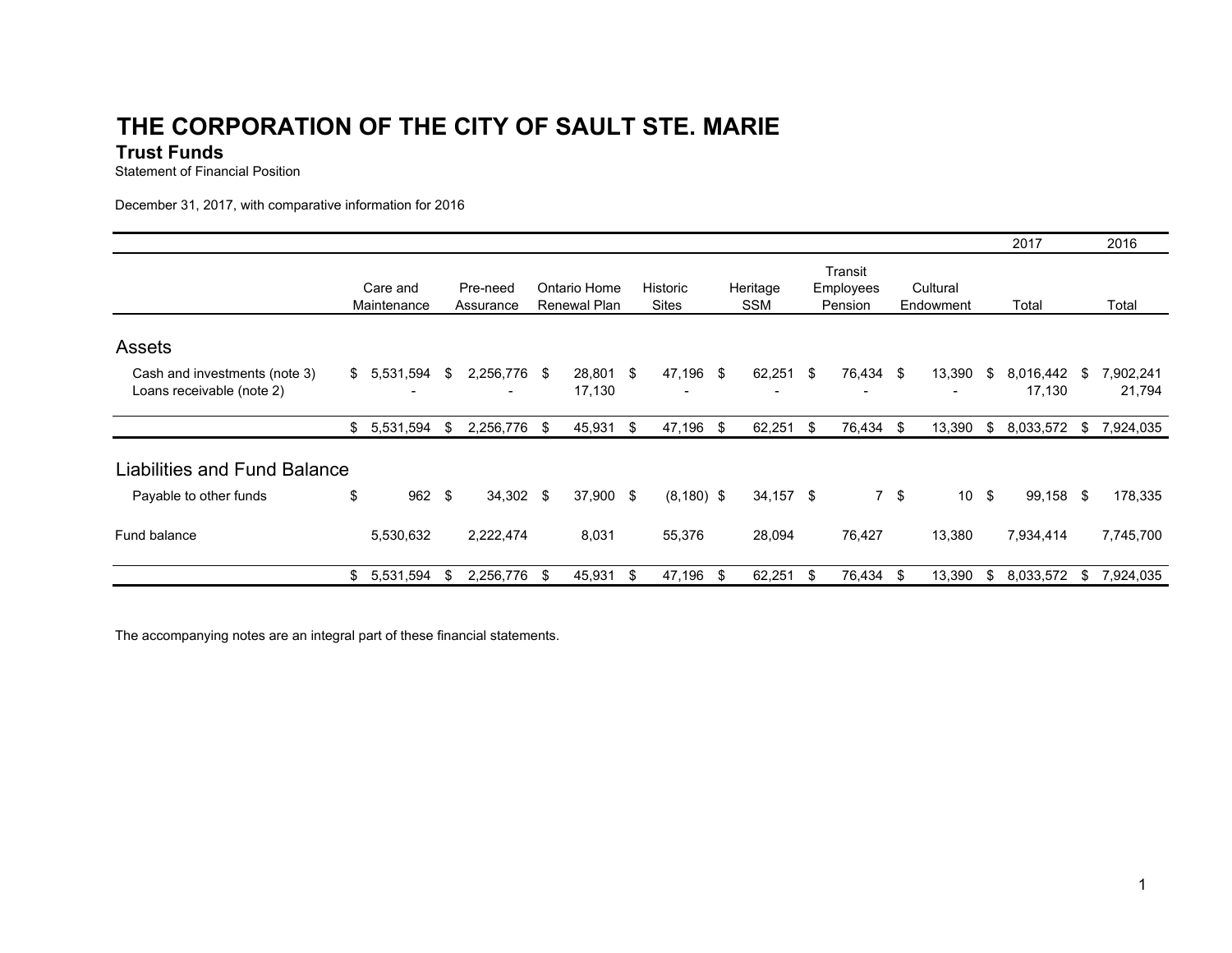### **THE CORPORATION OF THE CITY OF SAULT STE. MARI ETrust Funds**

Statement of Continuity

Year ended December 31, 2017, with comparative information for 2016

|                                     |                         |                          |                              |                          |                          |                                 |                          | 2017            | 2016            |  |
|-------------------------------------|-------------------------|--------------------------|------------------------------|--------------------------|--------------------------|---------------------------------|--------------------------|-----------------|-----------------|--|
|                                     | Care and<br>Maintenance | Pre-need<br>Assurance    | Ontario Home<br>Renewal Plan | Historic<br><b>Sites</b> | Heritage<br><b>SSM</b>   | Transit<br>Employees<br>Pension | Cultural<br>Endowment    | Total           | Total           |  |
|                                     |                         |                          |                              |                          |                          |                                 |                          |                 |                 |  |
| Fund balance, beginning of the year | 5,380,266<br>\$         | 2,210,973<br>S.          | $8,914$ \$<br>\$             | 29,324                   | 27,415 \$<br>\$          | 75,593                          | 13,215<br>- \$           | 7,745,700<br>\$ | 7,573,028<br>\$ |  |
| Revenue:                            |                         |                          |                              |                          |                          |                                 |                          |                 |                 |  |
| Capital receipts                    | 150,366                 | 138,125                  |                              | 1,250                    | ۰                        | $\overline{\phantom{a}}$        | $\overline{\phantom{a}}$ | 289,741         | 304,467         |  |
| Contributions from revenue fund     |                         |                          |                              | 24,294                   | ۰                        | $\overline{\phantom{a}}$        |                          | 24,294          |                 |  |
| Interest earned                     | 81,840                  | 24,615                   | 296                          | 508                      | 679                      | 834                             | 165                      | 108,937         | 132,128         |  |
|                                     | 232,206                 | 162,740                  | 296                          | 26,052                   | 679                      | 834                             | 165                      | 422,972         | 436,595         |  |
| Expenditures:                       |                         |                          |                              |                          |                          |                                 |                          |                 |                 |  |
| Contributions to revenue fund       | 81,840                  | 151,239                  | 296                          |                          |                          |                                 |                          | 233,375         | 263,133         |  |
| Transfer to Province of Ontario     |                         |                          | 650                          |                          | ۰                        | $\overline{\phantom{a}}$        | $\overline{\phantom{a}}$ | 650             | 756             |  |
| Administration charges              |                         | $\overline{\phantom{0}}$ | 233                          |                          | ٠                        | $\overline{\phantom{a}}$        | $\overline{\phantom{a}}$ | 233             | 34              |  |
|                                     | 81,840                  | 151,239                  | 1,179                        |                          | $\overline{\phantom{0}}$ | $\overline{\phantom{a}}$        | $\overline{\phantom{a}}$ | 234,258         | 263,923         |  |
| Fund balance, end of year           | 5,530,632<br>\$         | 2,222,474<br>\$.         | 8,031<br>\$                  | 55,376<br>\$             | 28,094<br>\$             | 76,427<br>\$                    | 13,380<br>-\$            | \$<br>7,934,414 | 7,745,700<br>\$ |  |

The accompanying notes are an integral part of these financial statements.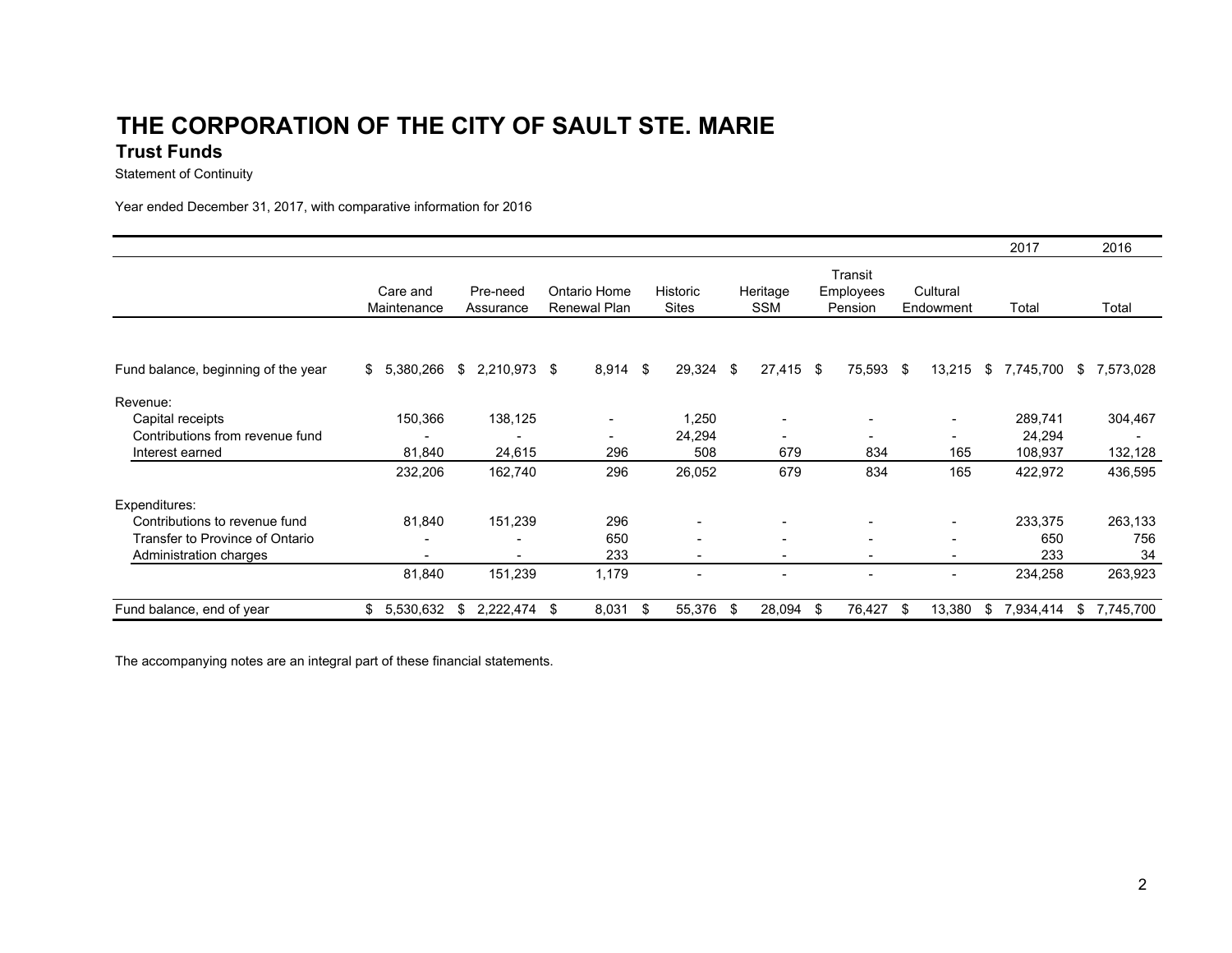# **THE CORPORATION OF THE CITY OF SAULT STE. MARIE Trust Funds**

Notes to Financial Statements

Year ended December 31, 2017

The Corporation of the City of Sault Ste. Marie Trust Funds (the "Trust") consist of various trust funds administered by the Corporation of the City of Sault Ste. Marie. The Funds are not subject to income taxes under Section 149(1) of the Income Tax Act (Canada).

### **1. Summary of Significant Accounting Policies:**

These financial statements are prepared in accordance with Canadian Accounting Standards for Not-For-Profit Organizations in Part III of the Chartered Professional Accountants of Canada Handbook.

(a) Basis of accounting:

The financial statements are prepared by management and are reported on the accrual basis of accounting. The accrual basis of accounting recognizes revenues as they become available and measurable. Expenditures are recognized as they are incurred and measurable as a result of receipt of goods or services and the creation of a legal obligation to pay.

(b) Financial instruments:

Financial instruments are recorded at fair value on initial recognition. Freestanding derivative instruments that are not in a qualifying hedging relationship and equity instruments that are quoted in an active market are subsequently measured at fair value. All other financial instruments are subsequently recorded at cost or amortized cost, unless management has elected to carry the instruments at fair value. The Trust has not elected to carry any such financial instruments at fair value.

Transaction costs incurred on the acquisition of financial instruments measured subsequently at fair value are expensed as incurred. All other financial instruments are adjusted by transaction costs incurred on acquisition and financing costs, which are amortized using the effective interest rate method.

Financial assets are assessed for impairment on an annual basis at the end of the fiscal year if there are indicators of impairment. If there is an indicator or impairment, the Trust determines if there is a significant adverse change in the expected amount or timing of future cash flows from the financial asset. If there is a significant adverse change in the expected cash flows, the carrying value of the financial assets is reduced to the highest of the present value of the expected cash flows, the amount that could be realized from selling the financial asset or the amount the Trust expects to realize by exercising its right to any collateral. If events and circumstances reverse in a future period, an impairment loss will be reversed to the extent of the improvement, not exceeding the initial carrying value.